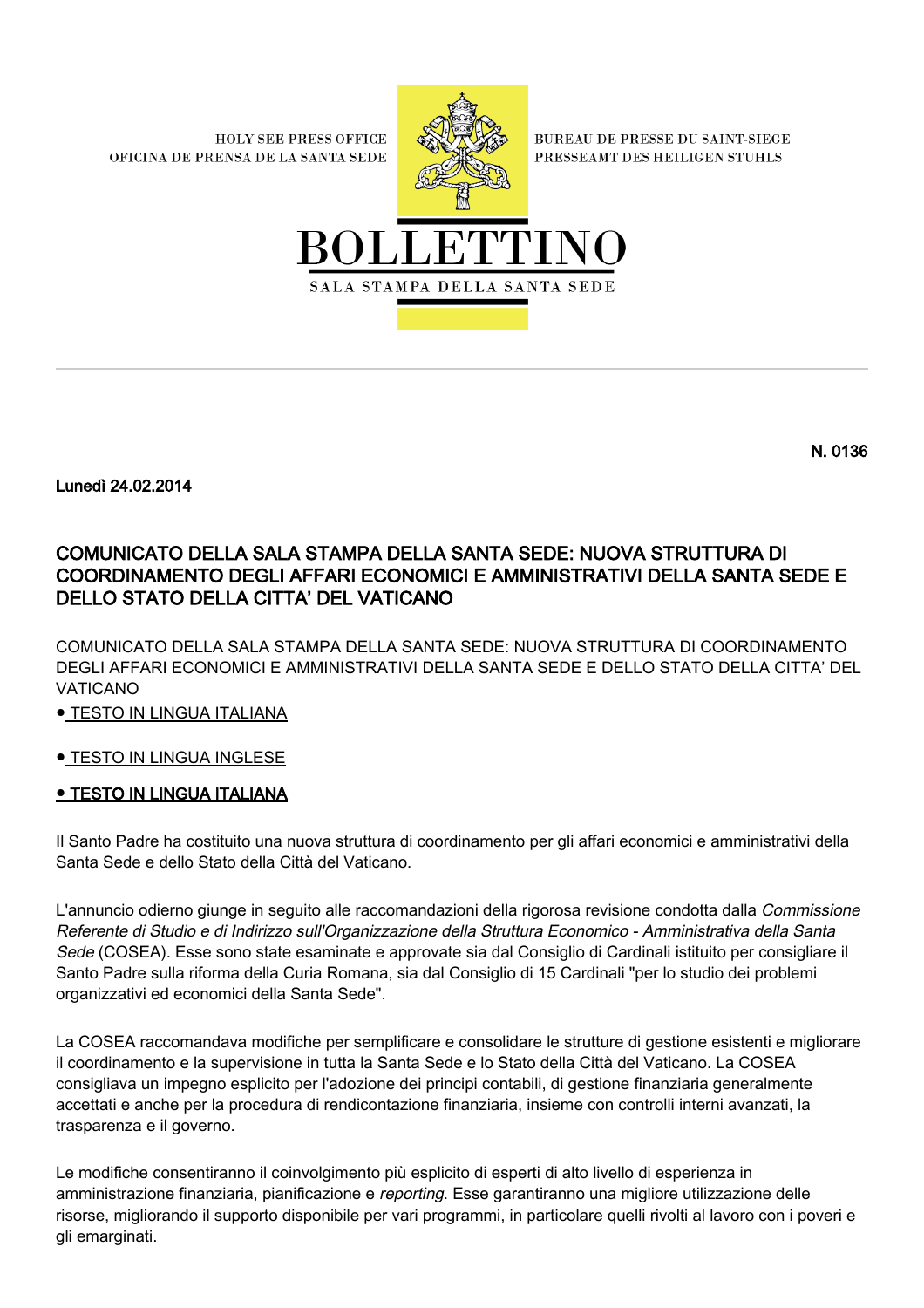Le modifiche annunciate dal Santo Padre sono:

1. L'istituzione di una nuova Segreteria per l'Economia, che avrà autorità su tutte le attività economiche e amministrative all'interno della Santa Sede e dello Stato della Città del Vaticano. La Segreteria sarà responsabile, tra le altre cose, per la preparazione di un budget annuale per la Santa Sede e lo Stato Città del Vaticano, nonché la pianificazione finanziaria e le varie funzioni di supporto quali le risorse umane e l'approvvigionamento. La Segreteria sarà inoltre tenuta a redigere il bilancio dettagliato della Santa Sede e dello Stato della Città del Vaticano.

2. La Segreteria per l'Economia metterà in opera le direttive formulate da un nuovo Consiglio per l'Economia: un Consiglio di 15 membri, composto da otto Cardinali o Vescovi, che riflette l'universalità della Chiesa, e sette esperti laici di varie nazionalità con competenze finanziarie e riconosciuta professionalità. Il Consiglio si riunirà periodicamente per valutare direttive e pratiche concrete, e preparare e analizzare i rapporti sulle attività economiche-amministrative della Santa Sede.

3. La Segreteria per l'Economia sarà diretta da un Cardinale Prefetto che farà riferimento al Consiglio per l'Economia. Un Segretario Generale collaborerà con il Cardinale Prefetto nella gestione delle attività quotidiane.

4. Il Santo Padre ha nominato il Cardinale George Pell, attuale Arcivescovo di Sydney, Australia, quale Prefetto della Segreteria per l'Economia.

5. Le nuove disposizioni comprendono anche la nomina di un Revisore Generale, nominato dal Santo Padre, che sarà dotato del potere di svolgere revisioni di qualsiasi agenzia o istituzione della Santa Sede e dello Stato della Città del Vaticano.

6. Le modifiche confermano il ruolo dell'APSA come Banca Centrale del Vaticano, con tutti gli obblighi e le responsabilità delle istituzioni analoghe in tutto il mondo.

7. L'AIF continuerà a svolgere il suo ruolo attuale e fondamentale di vigilanza prudenziale e disciplina delle attività all'interno della Santa Sede e dello Stato della Città del Vaticano.

E' stato chiesto al Prefetto della nuova Segreteria per l'Economia di iniziare il suo compito il più presto possibile. Egli preparerà gli Statuti finali e le altre questioni connesse con l'assistenza dei consiglieri necessari e lavorerà con la COSEA per completare l'attuazione di tali disposizioni approvate dal Santo Padre.

[00288-01.01]

### <span id="page-1-0"></span>● TESTO IN LINGUA INGLESEPRESS RELEASE: NEW COORDINATION STRUCTURE FOR ECONOMIC AND ADMINISTRATIVE AFFAIRS OF THE HOLY SEE AND THE VATICAN STATE

The Holy Father today announced a new coordination structure for economic and administrative affairs of the Holy See and the Vatican State.

Today's announcement comes after the recommendations of the rigorous review conducted by the Pontifical Commission for Reference on the Organization of the Economic- Administrative Structure of the Holy See (COSEA) were considered and endorsed by both the Council of 8 Cardinals established to advise the Holy Father on governance and the Committee of 15 Cardinals which oversees the financial affairs of the Holy See.

COSEA recommended changes to simplify and consolidate existing management structures and improve coordination and oversight across the Holy See and Vatican City State. COSEA also recommended more formal commitment to adopting accounting standards and generally accepted financial management and reporting practices as well as enhanced internal controls, transparency and governance.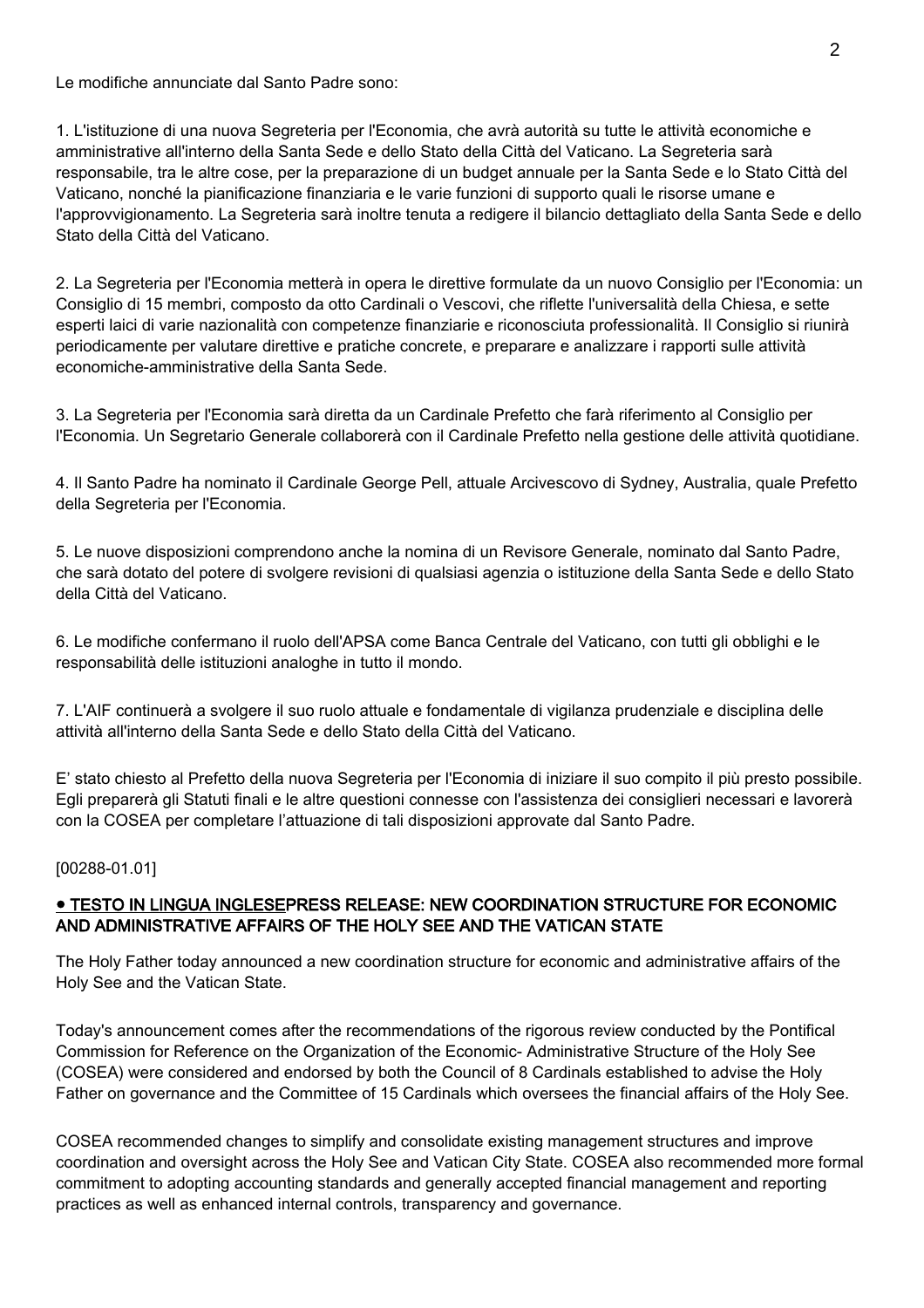The changes will enable more formal involvement of senior and experienced experts in financial administration, planning and reporting and will ensure better use of resources, improving the support available for various programs, particularly our works with the poor and marginalized.

The changes announced by the Holy Father include:

1. Establishment of a new Secretariat for the Economy which will have authority over all economic and administrative activities within the Holy See and the Vatican City State. The Secretariat will be responsible, among other things, for preparing an annual budget for the Holy See and Vatican City State as well as financial planning and various support functions such as human resources and procurement. The Secretariat will also be required to prepare detailed financial statements of the Holy See and Vatican State.

2. The Secretariat for the Economy will implement policies determined by a new Council for the Economy - a 15 member Council comprised of 8 Cardinals or Bishops, reflecting various parts of the world and seven lay experts of different nationalities with strong professional financial experience. The Council will meet on a regular basis and to consider policies and practices and to prepare and analyze reports on the economic-administrative activities of the Holy See.

3. The Secretariat for the Economy will be headed by a Cardinal Prefect reporting to the Council for the Economy. He will be supported by a Secretary-General in the management of day to day activities.

4. The Holy Father has appointed Cardinal Pell, the current Archbishop of Sydney, Australia, to the role of Prefect of the Secretariat for the Economy. Details for Cardinal Pell are attached.

5. New arrangements also include the appointment of an Auditor-General, appointed by the Holy Father who will be empowered to conduct audits of any agency of the Holy See and Vatican City State at any time.

6. The changes will confirm the role of APSA as the Central bank of the Vatican with all the obligations and responsibilities of similar institutions around the world.

7. The AIF will continue to undertake its current and critical role of prudential supervision and regulation of activities within the Holy See and Vatican City State.

The Prefect of the new Secretariat for the Economy has been asked to start work as soon as possible. He will prepare the final statutes and other related matters with the assistance of any necessary advisors and will work with COSEA to complete the implementation of these changes approved by the Holy Father.

# \* \* \*

# Cardinal George Pell - Background and Experience

Cardinal George Pell was born in Ballarat, on June 8th 1941, and was educated in that city at Loreto Convent and St Patrick's College. He studied for the priesthood at Corpus Christi College, Werribee, and Propaganda Fide College, Rome, and was ordained a Catholic priest for the Diocese of Ballarat by Cardinal Agagianian in St Peter's Basilica, Rome, on December 16th 1966.

On May 21st 1987 he was ordained an Auxiliary Bishop of the Archdiocese of Melbourne and Titular Bishop of Scala by Archbishop Sir Frank Little in St Patrick's Cathedral.

On July 16th 1996 Pope John Paul II announced Cardinal Pell's appointment as seventh Metropolitan Archbishop of Melbourne. On March 26th 2001 the Holy Father appointed Cardinal Pell the eighth Metropolitan Archbishop of Sydney. His elevation to the Sacred College of Cardinals was announced by John Paul II on September 28th 2003, who created him Cardinal Priest of the Church of Saint Maria Domenica Mazzarello in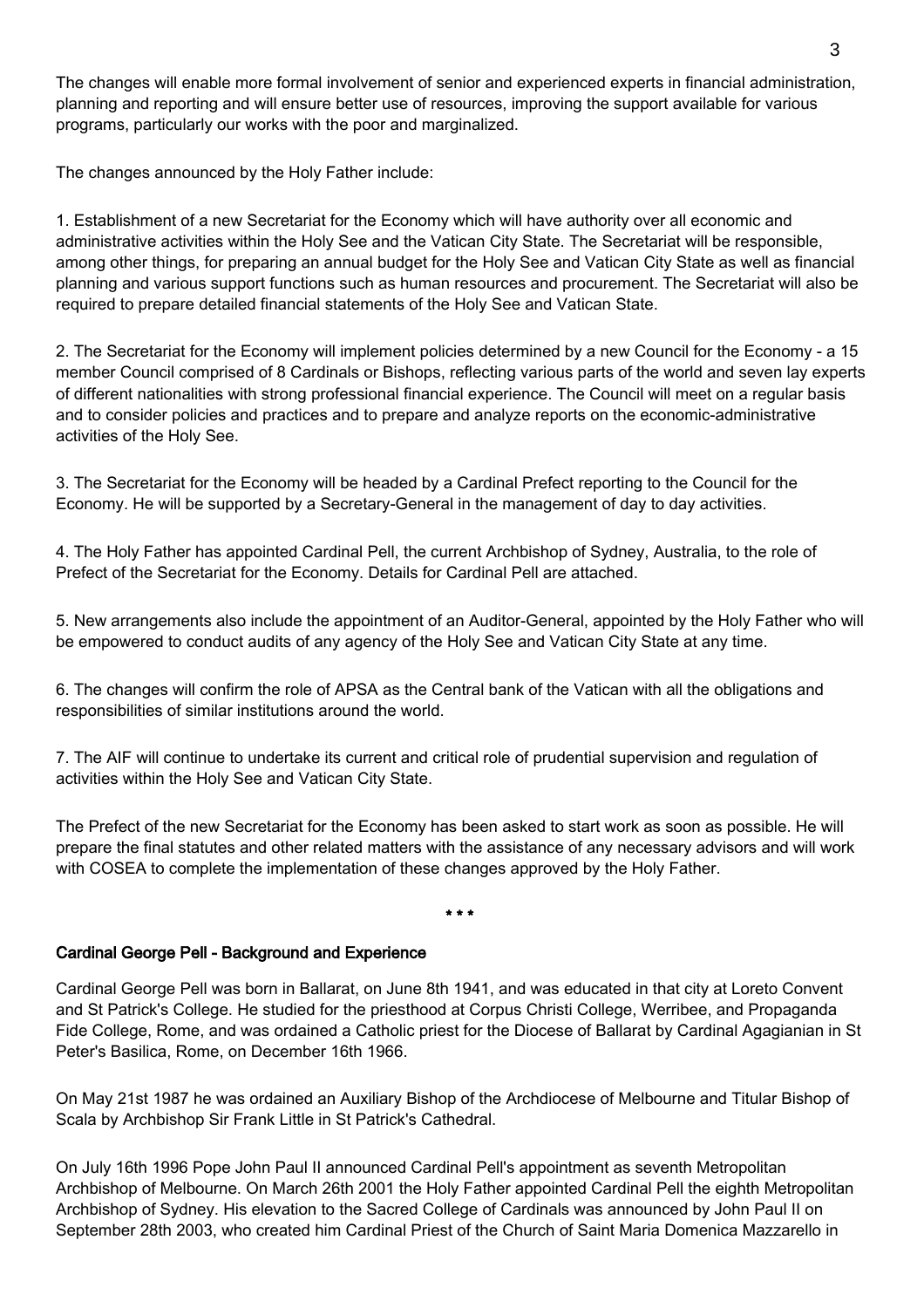Rome.

Cardinal Pell holds a Licentiate in Theology from Urban University, Rome (1967), a Masters Degree in Education from Monash University, Melbourne (1982), and a Doctorate of Philosophy in Church History from the University of Oxford (1971). He is a Fellow of the Australian College of Educators, and was Visiting Scholar at Campion Hall, Oxford University, in 1979 and at St Edmund's College, Cambridge University, in 1983. He was elected an Honorary Fellow of St Edmund's in 2003.

As Archbishop of Sydney he was host for the World Youth Day in Sydney in 2008, when he welcomed Pope Benedict, and the youth of the world, to Australia. He established a second seminary in the Archdiocese, the Redemptoris Mater Seminary of the Neo-Catechumenal way, and the Archdiocese now has a total of around 45 seminarians in formation for the priesthood. His Eminence also established Domus Australia in Rome, a residential centre for pilgrims and visitors, opened by Pope Benedict in 2011.

In April 2005 Cardinal Pell took part in the Conclave of 115 Cardinal Electors which elected His Holiness Pope Benedict XVI as the successor to Pope John Paul II; and in March 2013 Cardinal Pell was a member of the Conclave of 115 Cardinal Electors who elected His Holiness Pope Francis to succeed Pope Benedict XVI.

In April 2013 Cardinal Pell was appointed by Pope Francis to the group of eight cardinals to advise the Holy Father on the government of the universal Church and to study a plan for revising the Apostolic Constitution on the Roman Curia, Pastor Bonus.

The Cardinal has been a member of various Congregations and Councils of the Holy See since 1990, when he was appointed to the Congregation for the Doctrine of the Faith. He was a member of the Australian Catholic Bishops' Committee for Justice Development and Peace from 1987 to 1997 and has been a member of the Pontifical Council for Justice and Peace from 1990 to 1995 and again from 2002. Since 2001 he has been chair of Vox Clara, the committee of senior English-speaking bishops to advise the Congregation for Divine Worship on the English Translation of the Roman Missal. Since 2008 he has been on the Governing Committee of the International Catholic Migration Commission.

Cardinal Pell has been on the Vatican Committee of fifteen Cardinals since 2007, which oversees the financial affairs of the Holy See and he has wide experience in Church and secular organizations. For example, the Archdiocese of Melbourne has around 140,000 students in Catholic Schools while the Archdiocese of Sydney has around 70,000 students, both Archdioceses have networks for social work, hospitals, and residences for the aged. The Sydney Archdiocese itself has around 480 diocesan and religious priests and 9500 employees.

From 1988 to 1997, Cardinal Pell was Chair of Caritas Australia, the Catholic Church's organization for overseas relief and development and he travelled widely throughout Asia. In those years Australian Catholic Relief, as it was then called, was heavily involved in the first attempts at reconstruction in Cambodia after the overthrow of Pol Pot.

As an auxiliary Bishop of Melbourne, Cardinal Pell chaired the Implementation Committee which set up the Australian Catholic University in 1991, now one of the largest Catholic Universities in the English-speaking world. He has been President of Australian Catholic University's board of owners since 1996. His Eminence was a member of the Academic Board of the State College of Victoria throughout the 1970s and on their planning committee. Director of the Aquinas Campus of the Institute of Catholic Education from 1974-1984 and as Principal of the Institute of Catholic Education now merged into Australian Catholic University. He was a Member of the Australian Association of the Principals of Colleges of Advanced Education from 1981-1984 He invited the University of Notre Dame Australia to open a university campus in Sydney which includes faculties of medicine and law.

The Cardinal has long been active in the struggle against child abuse and in 1996 set up the Melbourne Response, combining an Independent Commissioner to judge complaints, with a compensatory panel and counselling services. This was one of the earliest such schemes to be set up in Australia and the Anglophone